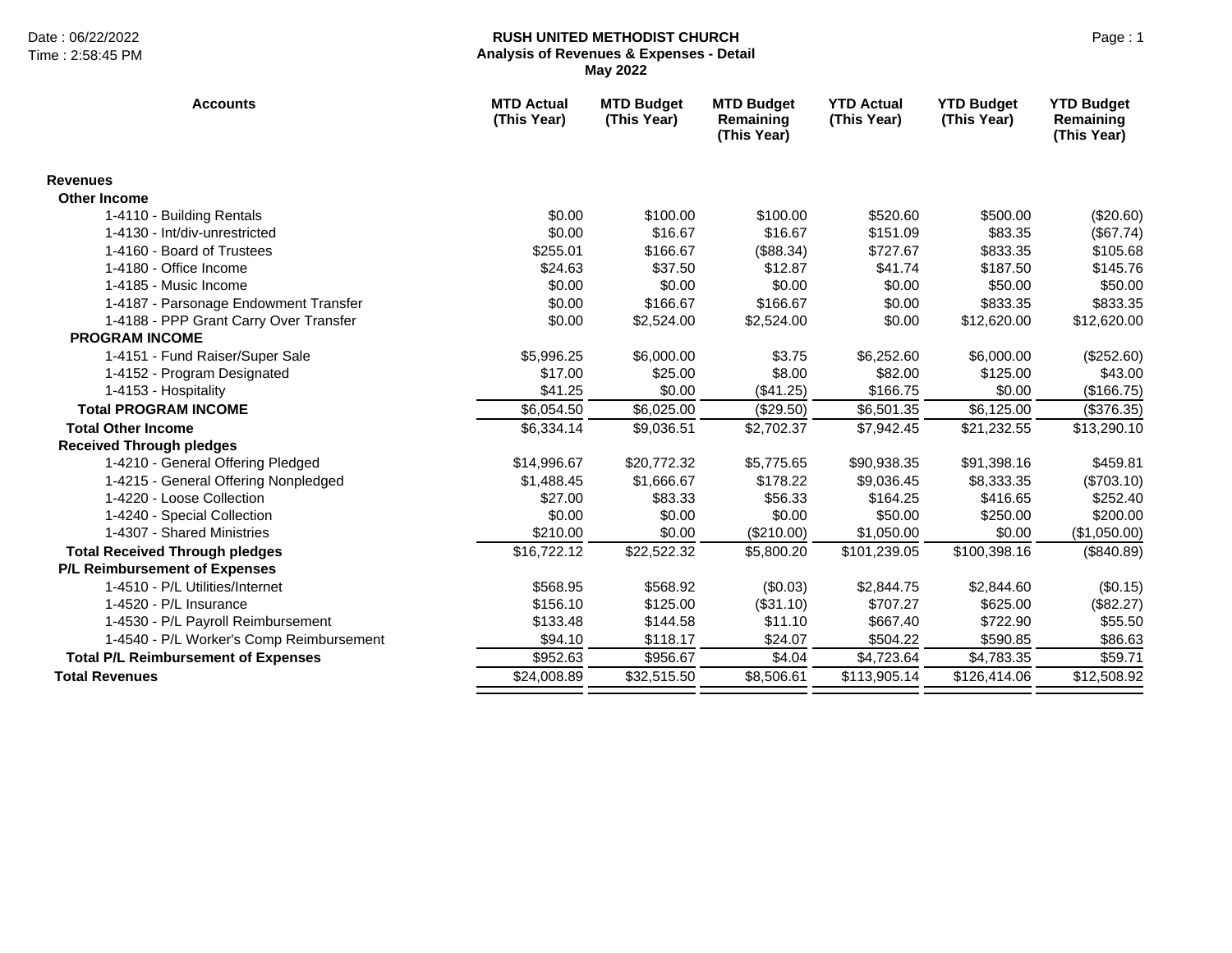### Date : 06/22/2022 Page : 2 **RUSH UNITED METHODIST CHURCH Analysis of Revenues & Expenses - Detail May 2022**

| <b>Accounts</b>                          | <b>MTD Actual</b><br>(This Year) | <b>MTD Budget</b><br>(This Year) | <b>MTD Budget</b><br>Remaining<br>(This Year) | <b>YTD Actual</b><br>(This Year) | <b>YTD Budget</b><br>(This Year) | <b>YTD Budget</b><br>Remaining<br>(This Year) |
|------------------------------------------|----------------------------------|----------------------------------|-----------------------------------------------|----------------------------------|----------------------------------|-----------------------------------------------|
| <b>Expenses</b>                          |                                  |                                  |                                               |                                  |                                  |                                               |
| <b>Board of Trustees</b>                 |                                  |                                  |                                               |                                  |                                  |                                               |
| 1-6010 - Bldg. repair, maint, supply     | \$942.06                         | \$2,166.67                       | \$1,224.61                                    | \$16,263.12                      | \$10,833.35                      | (\$5,429.77)                                  |
| 1-6015 - Tech repairs & equip            | \$0.00                           | \$100.00                         | \$100.00                                      | \$0.00                           | \$300.00                         | \$300.00                                      |
| 1-6020 - Equipment, and Vehicle          | \$188.59                         | \$83.33                          | (\$105.26)                                    | \$495.65                         | \$416.65                         | (\$79.00)                                     |
| 1-6025 - Cleaning Service                | \$540.00                         | \$1,000.00                       | \$460.00                                      | \$2,700.00                       | \$5,000.00                       | \$2,300.00                                    |
| 1-6030 - Parsonage - Maintenance         | \$0.00                           | \$200.00                         | \$200.00                                      | \$2,268.23                       | \$1,000.00                       | (\$1,268.23)                                  |
| 1-6040 - Roof Replacement Loan Payment   | \$274.39                         | \$274.42                         | \$0.03                                        | \$1,371.95                       | \$1,372.10                       | \$0.15                                        |
| <b>Total Board of Trustees</b>           | \$1,945.04                       | \$3,824.42                       | \$1,879.38                                    | \$23,098.95                      | \$18,922.10                      | (\$4,176.85)                                  |
| <b>Education</b>                         |                                  |                                  |                                               |                                  |                                  |                                               |
| 1-6110 - Church School                   | \$0.00                           | \$104.17                         | \$104.17                                      | \$150.20                         | \$520.85                         | \$370.65                                      |
| 1-6130 - Adult Education                 | \$0.00                           | \$0.00                           | \$0.00                                        | \$0.00                           | \$25.00                          | \$25.00                                       |
| 1-6135 - Youth Mission                   | \$0.00                           | \$0.00                           | \$0.00                                        | \$0.00                           | \$250.00                         | \$250.00                                      |
| 1-6165 - Youth Budgeted Expenses         | \$0.00                           | \$25.00                          | \$25.00                                       | \$0.00                           | \$100.00                         | \$100.00                                      |
| <b>Total Education</b>                   | \$0.00                           | \$129.17                         | \$129.17                                      | \$150.20                         | \$895.85                         | \$745.65                                      |
| <b>Insurance</b>                         |                                  |                                  |                                               |                                  |                                  |                                               |
| 1-6210 - Workers Comp/Disability         | \$0.00                           | \$0.00                           | \$0.00                                        | \$795.71                         | \$795.75                         | \$0.04                                        |
| 1-6220 - Property Insurance              | \$0.00                           | \$0.00                           | \$0.00                                        | \$2,310.25                       | \$2,310.25                       | \$0.00                                        |
| <b>Total Insurance</b>                   | \$0.00                           | \$0.00                           | \$0.00                                        | \$3,105.96                       | \$3,106.00                       | \$0.04                                        |
| <b>Missions</b>                          |                                  |                                  |                                               |                                  |                                  |                                               |
| 1-6320 - Shared Ministries               | \$1,326.50                       | \$1,326.50                       | \$0.00                                        | \$6,632.50                       | \$6,632.50                       | \$0.00                                        |
| <b>Total Missions</b>                    | \$1,326.50                       | \$1,326.50                       | \$0.00                                        | \$6,632.50                       | \$6,632.50                       | \$0.00                                        |
| <b>Office Expense</b>                    |                                  |                                  |                                               |                                  |                                  |                                               |
| 1-6405 - Professional Training - Staff   | \$1,665.62                       | \$0.00                           | (\$1,665.62)                                  | \$1,804.62                       | \$2,350.00                       | \$545.38                                      |
| 1-6410 - Bank Service Charges            | \$155.33                         | \$125.00                         | (\$30.33)                                     | \$722.55                         | \$625.00                         | (\$97.55)                                     |
| 1-6420 - Copier Expense                  | \$249.66                         | \$184.90                         | (\$64.76)                                     | \$917.95                         | \$1,205.66                       | \$287.71                                      |
| 1-6430 - Postage                         | \$116.00                         | \$55.00                          | (\$61.00)                                     | \$523.36                         | \$440.00                         | (\$83.36)                                     |
| 1-6450 - Office Supplies                 | \$29.24                          | \$104.17                         | \$74.93                                       | \$148.22                         | \$520.85                         | \$372.63                                      |
| 1-6470 - Subscriptions                   | \$228.17                         | \$197.00                         | (\$31.17)                                     | \$1,625.47                       | \$1,094.00                       | (\$531.47)                                    |
| 1-6490 - Computer Equipment              | \$0.00                           | \$0.00                           | \$0.00                                        | \$241.88                         | \$0.00                           | (\$241.88)                                    |
| <b>Total Office Expense</b>              | \$2,444.02                       | \$666.07                         | (\$1,777.95)                                  | \$5,984.05                       | \$6,235.51                       | \$251.46                                      |
| <b>Clergy - Salaries</b>                 |                                  |                                  |                                               |                                  |                                  |                                               |
| 1-6510 - Salary - Senior Pastor          | \$4,437.04                       | \$4,991.67                       | \$554.63                                      | \$22,185.20                      | \$24,958.35                      | \$2,773.15                                    |
| <b>Total Clergy - Salaries</b>           | \$4,437.04                       | \$4,991.67                       | \$554.63                                      | \$22,185.20                      | \$24,958.35                      | \$2,773.15                                    |
| Lay - Salaries                           |                                  |                                  |                                               |                                  |                                  |                                               |
| 1-6610 - Music                           | \$1,283.58                       | \$1,285.08                       | \$1.50                                        | \$6,417.90                       | \$6,425.40                       | \$7.50                                        |
| 1-6620 - Treasurer                       | \$0.00                           | \$80.00                          | \$80.00                                       | \$175.00                         | \$440.00                         | \$265.00                                      |
| 1-6630 - Administration                  | \$2,811.71                       | \$2,480.00                       | (\$331.71)                                    | \$13,071.87                      | \$12,400.00                      | (\$671.87)                                    |
| 1-6650 - Director of Christian Education | \$1,011.54                       | \$1,095.83                       | \$84.29                                       | \$5,057.70                       | \$5,479.15                       | \$421.45                                      |
| 1-6675 - Director of Youth Ministries    | \$0.00                           | \$262.50                         | \$262.50                                      | \$97.99                          | \$1,312.50                       | \$1,214.51                                    |
| 1-6690 - FICA & Other Payroll Taxes      | \$390.65                         | \$416.67                         | \$26.02                                       | \$1,898.69                       | \$2,083.35                       | \$184.66                                      |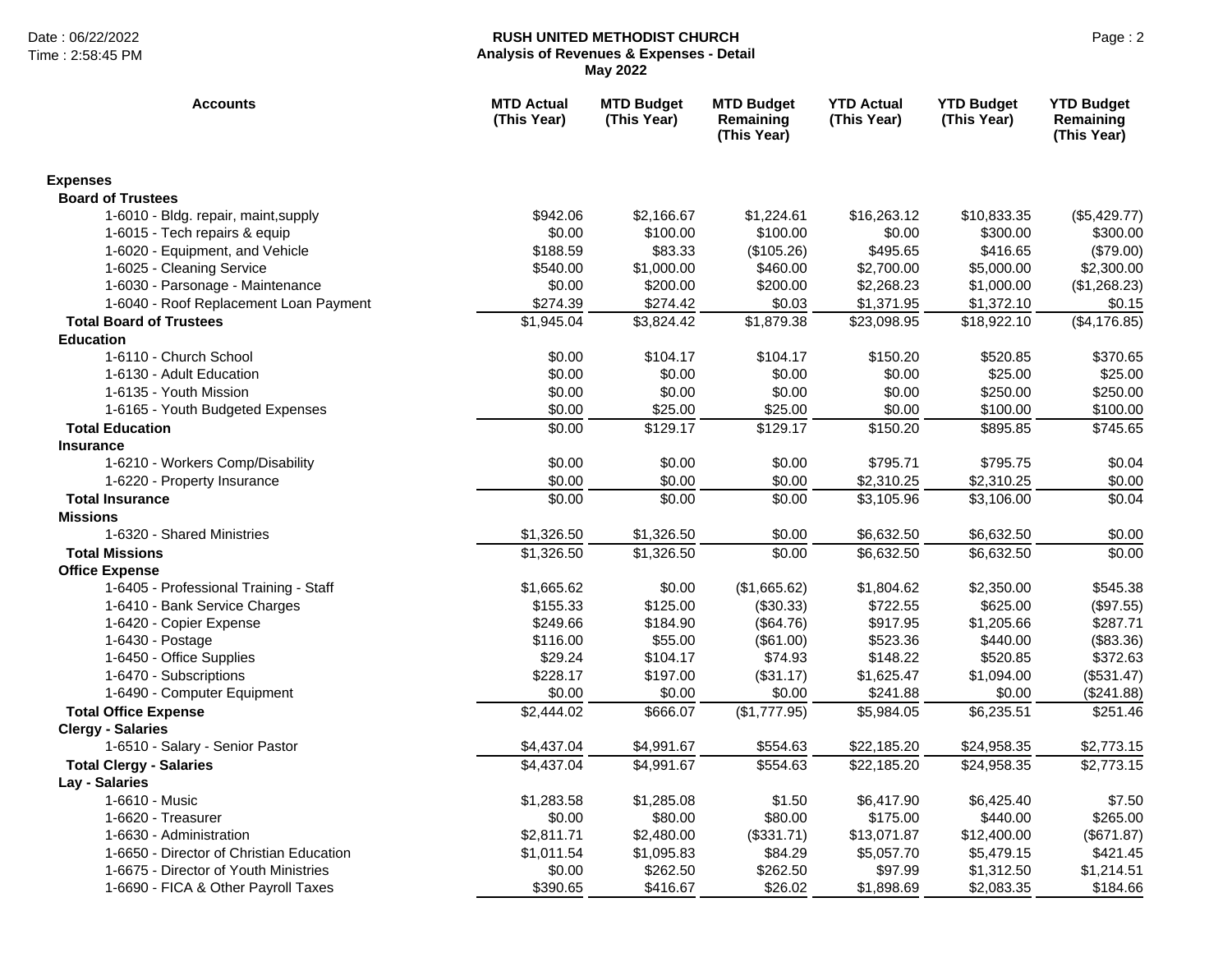# Date : 06/22/2022 Page : 3 **RUSH UNITED METHODIST CHURCH Analysis of Revenues & Expenses - Detail May 2022**

| <b>Accounts</b>                          | <b>MTD Actual</b><br>(This Year) | <b>MTD Budget</b><br>(This Year) | <b>MTD Budget</b><br>Remaining<br>(This Year) | <b>YTD Actual</b><br>(This Year) | <b>YTD Budget</b><br>(This Year) | <b>YTD Budget</b><br>Remaining<br>(This Year) |
|------------------------------------------|----------------------------------|----------------------------------|-----------------------------------------------|----------------------------------|----------------------------------|-----------------------------------------------|
| <b>Total Lay - Salaries</b>              | \$5,497.48                       | \$5,620.08                       | \$122.60                                      | \$26,719.15                      | \$28,140.40                      | \$1,421.25                                    |
| <b>Clergy Benefits</b>                   |                                  |                                  |                                               |                                  |                                  |                                               |
| 1-6520 - Pastor's Professional Account   | \$307.26                         | \$312.50                         | \$5.24                                        | \$1,485.60                       | \$812.50                         | (\$673.10)                                    |
| 1-6530 - Insurance - Pastor              | \$1,353.86                       | \$1,347.50                       | (\$6.36)                                      | \$6,949.30                       | \$6,737.50                       | (\$211.80)                                    |
| 1-6535 - Insurance - Retired Pastors     | \$308.04                         | \$308.33                         | \$0.29                                        | \$1,540.20                       | \$1,541.70                       | \$1.50                                        |
| 1-6540 - Clergy Pension                  | \$861.06                         | \$861.67                         | \$0.61                                        | \$5,133.30                       | \$4,308.35                       | (\$824.95)                                    |
| 1-6550 - Clergy Continuing Education     | \$0.00                           | \$83.30                          | \$83.30                                       | \$0.00                           | \$916.62                         | \$916.62                                      |
| 1-6570 - Moving expenes Pastor           | \$0.00                           | \$0.00                           | \$0.00                                        | \$450.00                         | \$450.00                         | \$0.00                                        |
| 1-6575 - Senoir Pastor Housing Allowance | \$0.00                           | \$1,000.00                       | \$1,000.00                                    | \$0.00                           | \$2,000.00                       | \$2,000.00                                    |
| <b>Total Clergy Benefits</b>             | \$2,830.22                       | \$3,913.30                       | \$1,083.08                                    | \$15,558.40                      | \$16,766.67                      | \$1,208.27                                    |
| <b>Ministry Team Expenses</b>            |                                  |                                  |                                               |                                  |                                  |                                               |
| 1-6710 - Worship Expenses                | \$0.00                           | \$63.00                          | \$63.00                                       | \$487.99                         | \$437.00                         | (\$50.99)                                     |
| 1-6720 - Licensing                       | \$210.00                         | \$160.00                         | (\$50.00)                                     | \$332.16                         | \$480.00                         | \$147.84                                      |
| 1-6750 - Music Expense                   | \$0.00                           | \$0.00                           | \$0.00                                        | \$0.00                           | \$650.00                         | \$650.00                                      |
| 1-6760 - Flowers                         | \$123.40                         | \$0.00                           | (\$123.40)                                    | \$235.00                         | \$500.00                         | \$265.00                                      |
| <b>Total Ministry Team Expenses</b>      | \$333.40                         | \$223.00                         | (\$110.40)                                    | \$1,055.15                       | \$2,067.00                       | \$1,011.85                                    |
| <b>Other Program Expenses</b>            |                                  |                                  |                                               |                                  |                                  |                                               |
| 1-6730 - Hospitality                     | \$35.04                          | \$50.00                          | \$14.96                                       | \$407.50                         | \$150.00                         | (\$257.50)                                    |
| 1-6770 - Literature                      | \$0.00                           | \$0.00                           | \$0.00                                        | \$109.20                         | \$66.67                          | (\$42.53)                                     |
| 1-6780 - Stewardship                     | \$0.00                           | \$0.00                           | \$0.00                                        | \$0.00                           | \$50.00                          | \$50.00                                       |
| 1-6910 - Miscellaneous                   | \$0.00                           | \$0.00                           | \$0.00                                        | \$150.00                         | \$0.00                           | (\$150.00)                                    |
| 1-6950 - Legal Services                  | \$0.00                           | \$0.00                           | \$0.00                                        | \$45.00                          | \$0.00                           | (\$45.00)                                     |
| <b>Total Other Program Expenses</b>      | \$35.04                          | \$50.00                          | \$14.96                                       | \$711.70                         | \$266.67                         | (\$445.03)                                    |
| <b>Utilities</b>                         |                                  |                                  |                                               |                                  |                                  |                                               |
| 1-6810 - Fuel & Electric                 | \$2,430.99                       | \$1,045.00                       | (\$1,385.99)                                  | \$8,390.94                       | \$6,759.46                       | (\$1,631.48)                                  |
| 1-6820 - Telephone                       | \$65.43                          | \$166.67                         | \$101.24                                      | \$1,211.04                       | \$833.35                         | (\$377.69)                                    |
| 1-6830 - Water/Fire Service              | \$163.60                         | \$0.00                           | (\$163.60)                                    | \$485.87                         | \$350.00                         | (\$135.87)                                    |
| 1-6840 - Parsonage Utilities             | \$242.57                         | \$445.00                         | \$202.43                                      | \$1,731.17                       | \$2,778.51                       | \$1,047.34                                    |
| 1-6850 - Internet Access                 | \$0.00                           | \$175.00                         | \$175.00                                      | \$629.94                         | \$875.00                         | \$245.06                                      |
| <b>Total Utilities</b>                   | \$2,902.59                       | \$1,831.67                       | (\$1,070.92)                                  | \$12,448.96                      | \$11,596.32                      | (\$852.64)                                    |
| <b>Promiseland</b>                       |                                  |                                  |                                               |                                  |                                  |                                               |
| 1-7110 - Promiseland Payroll Taxes       | (\$2,950.00)                     | \$0.00                           | \$2,950.00                                    | (\$19,650.00)                    | \$0.00                           | \$19,650.00                                   |
| 1-7120 - PromiseLand Bonus               | \$2,950.00                       | \$0.00                           | (\$2,950.00)                                  | \$14,650.00                      | \$0.00                           | (\$14,650.00)                                 |
| 1-7160 - Promiseland Miscellaneous       | (\$52.92)                        | \$0.00                           | \$52.92                                       | \$0.00                           | \$0.00                           | \$0.00                                        |
| <b>Total Promiseland</b>                 | (\$52.92)                        | \$0.00                           | \$52.92                                       | (\$5,000.00)                     | \$0.00                           | \$5,000.00                                    |
| <b>Total Expenses</b>                    | \$21,698.41                      | \$22,575.88                      | \$877.47                                      | \$112,650.22                     | \$119,587.37                     | \$6,937.15                                    |
|                                          |                                  |                                  |                                               |                                  |                                  |                                               |
| <b>Net Total</b>                         | \$2,310.48                       | \$9,939.62                       | \$7,629.14                                    | \$1,254.92                       | \$6,826.69                       | \$5,571.77                                    |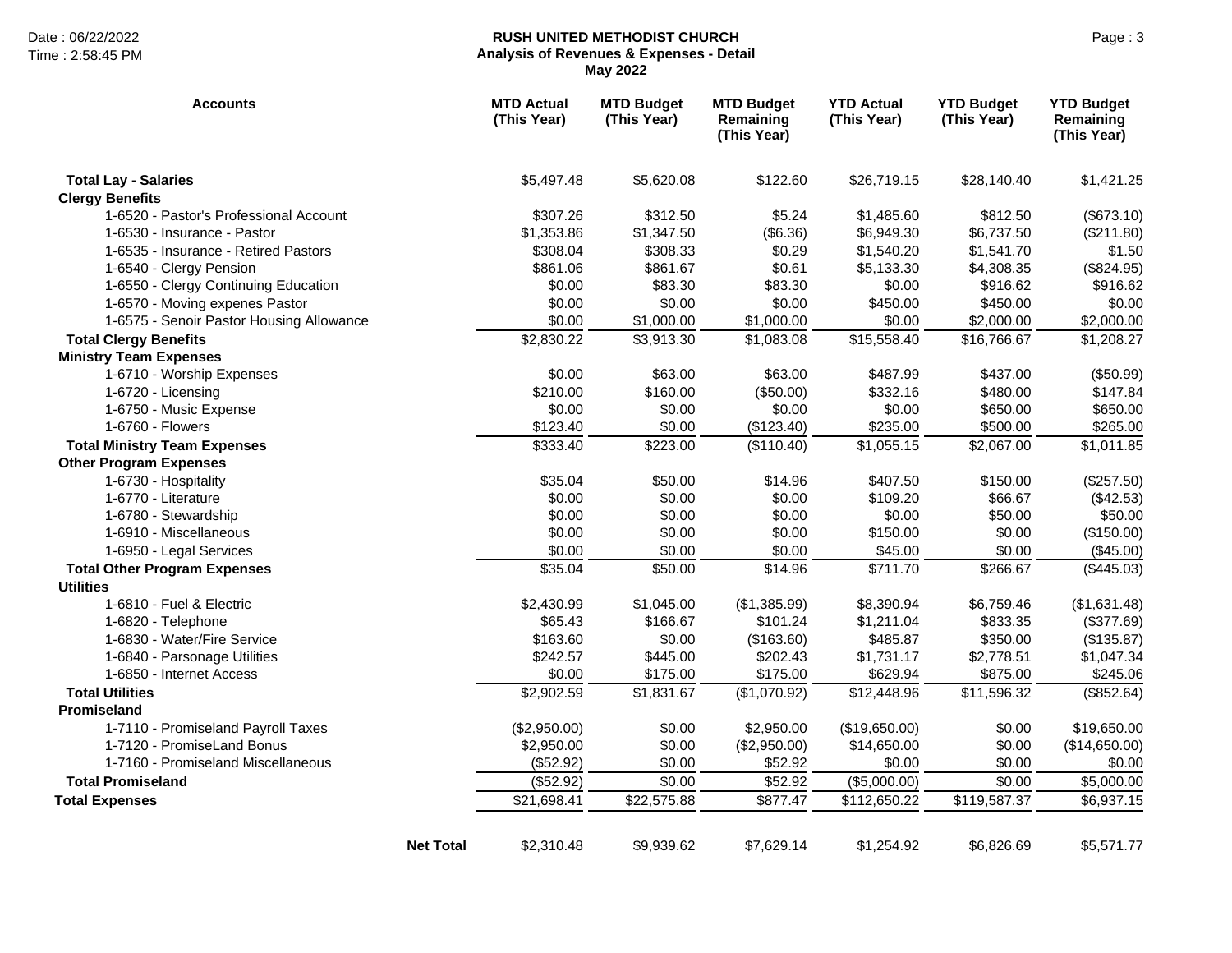# Date : 06/22/2022 Page : 4 **RUSH UNITED METHODIST CHURCH Analysis of Revenues & Expenses - Detail May 2022**

| <b>Accounts</b>                             | <b>MTD Actual</b><br>(This Year) | <b>MTD Budget</b><br>(This Year) | <b>MTD Budget</b><br>Remaining<br>(This Year) | <b>YTD Actual</b><br>(This Year) | <b>YTD Budget</b><br>(This Year) | <b>YTD Budget</b><br>Remaining<br>(This Year) |
|---------------------------------------------|----------------------------------|----------------------------------|-----------------------------------------------|----------------------------------|----------------------------------|-----------------------------------------------|
| <b>Other Revenues</b>                       |                                  |                                  |                                               |                                  |                                  |                                               |
| <b>Endowment</b>                            |                                  |                                  |                                               |                                  |                                  |                                               |
| 4-4105 - Changes in Stock Value             | \$2,188.80                       | \$0.00                           | (\$2,188.80)                                  | (\$31,515.14)                    | \$0.00                           | \$31,515.14                                   |
| 4-4120 - Interest - Restricted              | \$0.00                           | \$0.00                           | \$0.00                                        | \$1.35                           | \$0.00                           | (\$1.35)                                      |
| 4-4135 - Dividends Earned                   | \$522.78                         | \$0.00                           | (\$522.78)                                    | \$9,775.82                       | \$0.00                           | (\$9,775.82)                                  |
| <b>Total Endowment</b>                      | \$2,711.58                       | \$0.00                           | (\$2,711.58)                                  | (\$21,737.97)                    | \$0.00                           | \$21,737.97                                   |
| <b>Off Budget</b>                           |                                  |                                  |                                               |                                  |                                  |                                               |
| 5-4265 - Off Budget Designated Gift         | \$15,000.00                      | \$0.00                           | (\$15,000.00)                                 | \$19,375.00                      | \$0.00                           | (\$19,375.00)                                 |
| 5-4270 - Landscape Fund                     | \$1,300.00                       | \$0.00                           | (\$1,300.00)                                  | \$1,300.00                       | \$0.00                           | (\$1,300.00)                                  |
| 5-4302 - UMCOR                              | \$0.00                           | \$0.00                           | \$0.00                                        | \$1,744.00                       | \$0.00                           | (\$1,744.00)                                  |
| 5-4303 - United Methodist Special Sundays   | \$0.00                           | \$0.00                           | \$0.00                                        | \$958.17                         | \$0.00                           | (\$958.17)                                    |
| 5-4304 - RHAFT                              | \$60.00                          | \$0.00                           | (\$60.00)                                     | \$220.00                         | \$0.00                           | (\$220.00)                                    |
| 5-4319 - Jerusalem Fund Donations           | \$0.00                           | \$0.00                           | \$0.00                                        | \$800.00                         | \$0.00                           | $(\$800.00)$                                  |
| 5-4321 - PromiseLand Donations              | \$0.00                           | \$0.00                           | \$0.00                                        | \$13,190.00                      | \$0.00                           | (\$13,190.00)                                 |
| 5-4355 - Musa weNkosi Orphanage             | (\$6,212.55)                     | \$0.00                           | \$6,212.55                                    | (\$2,274.41)                     | \$0.00                           | \$2,274.41                                    |
| 5-4356 - Sponsoring African Orphans         | \$20.00                          | \$0.00                           | (\$20.00)                                     | \$480.00                         | \$0.00                           | $(\$480.00)$                                  |
| 5-4360 - Zululand Hospice Income            | \$3,627.10                       | \$0.00                           | (\$3,627.10)                                  | \$4,580.59                       | \$0.00                           | (\$4,580.59)                                  |
| 5-4400 - Capital Fund Reserve               | \$35.00                          | \$0.00                           | (\$35.00)                                     | \$180.00                         | \$0.00                           | (\$180.00)                                    |
| 5-4410 - Endowment Fund Donations           | \$0.00                           | \$0.00                           | \$0.00                                        | \$50.00                          | \$0.00                           | (\$50.00)                                     |
| <b>Total Off Budget</b>                     | \$13,829.55                      | \$0.00                           | (\$13,829.55)                                 | \$40,603.35                      | \$0.00                           | (\$40,603.35)                                 |
| <b>Capital Stewardship Campaign</b>         |                                  |                                  |                                               |                                  |                                  |                                               |
| 8-4100 - Capital Stewardship Pledged Income | \$2,500.00                       | \$2,500.00                       | \$0.00                                        | \$2,500.00                       | \$2,500.00                       | \$0.00                                        |
| 8-4200 - Capital Campaign Non Pledged       | \$150.00                         | \$0.00                           | (\$150.00)                                    | \$150.00                         | \$0.00                           | (\$150.00)                                    |
| <b>Total Capital Stewardship Campaign</b>   | \$2,650.00                       | \$2,500.00                       | (\$150.00)                                    | \$2,650.00                       | \$2,500.00                       | (\$150.00)                                    |
| <b>Total Other Revenues</b>                 | \$19,191.13                      | \$2,500.00                       | (\$16,691.13)                                 | \$21,515.38                      | \$2,500.00                       | (\$19,015.38)                                 |
|                                             |                                  |                                  |                                               |                                  |                                  |                                               |